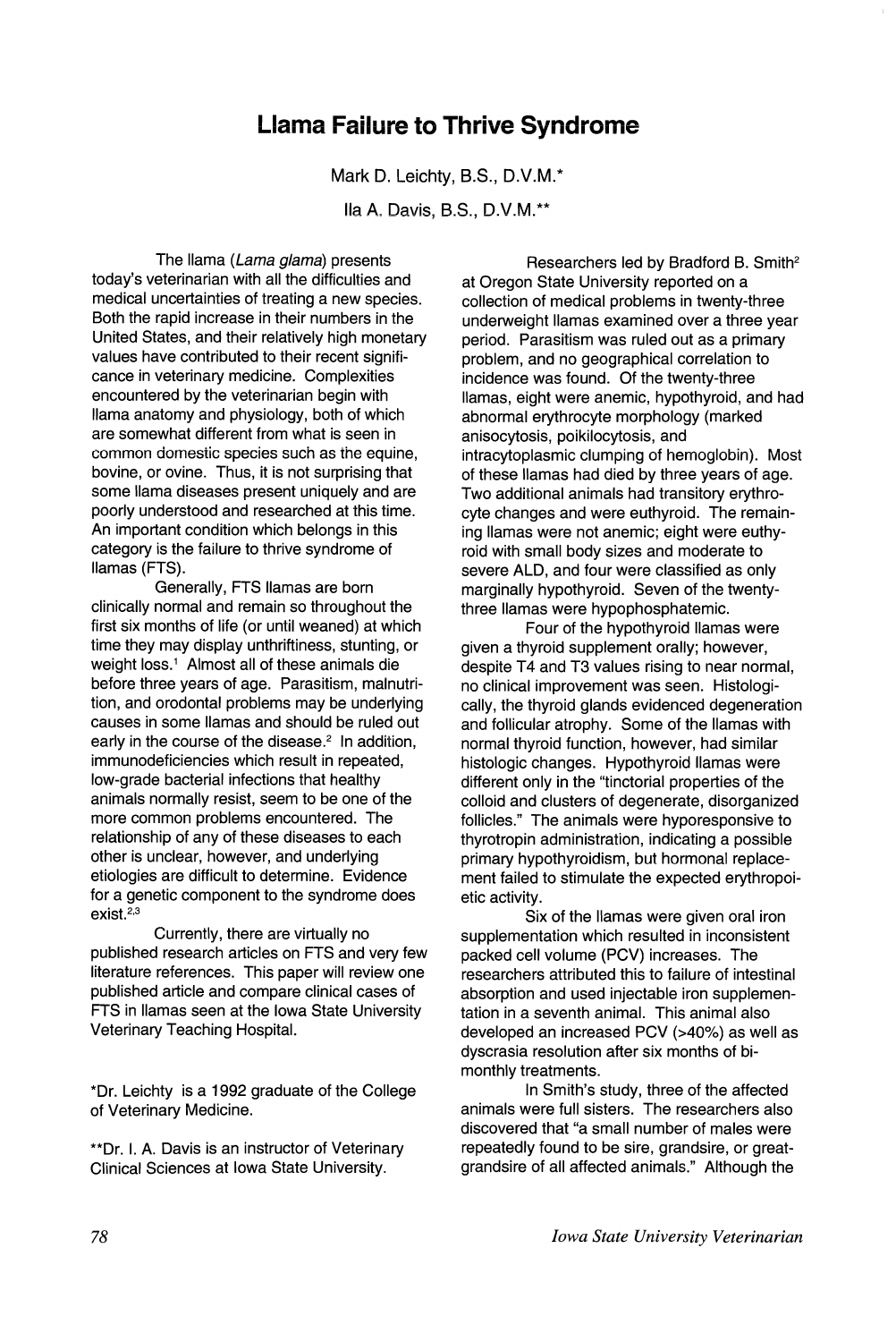genealogies were incomplete, the trait did not appear to be sex-linked.

At Iowa State University Veterinary Teaching Hospital (ISU VTH), the primary focus of FTS is on immune dysfunction rather than anemic and underweight characteristics addressed by the Smith group. FTS llamas at ISU VTH are characterized as weaned llamas greater than six months of age, with immunoglobulin levels persistently low (lgG < 500 mg/ dl), and a repeated subjection to low-grade bacterial infections that would not normally cause a problem in the healthy animal. Normal adult llama IgG levels have been measured at 800 to 1,000 mg/dl.4

Over a two-year period, nine llamas (three males and six females), ranging from six to thirty months of age, presented to ISU VTH. All seven of the llamas whose IgG levels were measured by serum electrophoresis showed significantly decreased levels. When these llamas' weights were compared to Smith's graph of normal llama weight versus age ranges<sup>2</sup>, three had average, two heavier, and one lighter than normal body weights. Eight of the nine llamas eventually died (all less than three years of age) and were necropsied at ISU VTH. Five llamas died with fulminating septicemias. Unlike at Oregon State University, researchers at ISU VTH did not measure T4/T3 levels, response to thyrotropin administration, or serum iron concentration.

Llama 1 presented to ISU VTH as a neonate with a history of failure of passive transfer. This was diagnosed by IgG levels of 95 mg/dl at greater than twenty-four hours of age. She was treated symptomatically and discharged. She represented at nine months of age with a history of heat stress and complaints of nasal discharge and anorexia. She had a normal body wight for her age. IgG levels measured 144 mg/dl. She died of acute respiratory distress, and necropsy revealed severe fibrinous peritonitis with adhesions and caudal lung consolidation. Intranuclear inclusion bodies in lesions of the gastrointestinal tract and associated with vasculitis were suggestive of a DNA virus, but no agent was identified. No histologic signs of lymphoid depletion were present. Pseudomonas aeruginosa was recovered from the lungs.

Llama 2 presented at twelve months of age with complaints of oculonasal discharge and diarrhea. She was diagnosed with nongranulomatous uveitis and mild pneumonia.

She presented two weeks later with pneumonia. At that time, her IgG level measured 23 mg/dl. At two, five, and six weeks during her hospital stay, IgG levels measured twelve, ninety-six, and 110 mg/dl, respectively. She was within the normal body weight range. Llama 2 was still alive and clinically normal at the time of this writing, at twenty-four months of age.

Llama 3 presented at two years of age with a history of heat stress and complaints of oculonasal discharge and anorexia. He was above the normal weight range for his age, but had an IgG level of 85 mg/dl. Pseudomonas aeruginosa was isolated from a blood culture. He was diagnosed as being hyposelenemic and hypoproteinemic. At necropsy a fibrinous peritonitis, pleuritis, and pericarditis was found. Histology of lymphoid tissue demonstrated hypocellularity without secondary centers of follicular development.

Llama 4 presented at eight months of age with the complaint of being sick and lame. She was above average weight. She died and necropsy revealed septic arthritis, pleuritis, and peritonitis. Pseudomonas aeurginosa was isolated from blood and affected joints. Histologically, lymph nodes revealed lymphoid atrophy. No IgG levels were obtained on this animal.

Llama 5 presented with a fever and a nasal discharge at about twelve months of age. She had normal body mass. Her IgG levels measured 212 and 182 mg/dl (samples taken one week apart). She was treated for a Pasteurella hemolytica pneumonia and released. She presented two weeks later with a nasal discharge. IgG levels measured 426 mg/ dl. A culture from a tracheal wash produced Streptococcus and Fusobacterium. Her pneumonia was treated and she was released. She presented five months later and IgG levels measured 800 mg/dl. She died and necropsy revealed a severe, acute, diffuse polyserositis. Large numbers of pure cultures of type 8 Salmonella were cultured from pleural fluid, lung, liver, spleen, and abdominal fluid. Both lymph node and spleen histologically showed lymphoid depletion.

Llama 6 presented at six months of age with diarrhea. He was severely dehydrated and died shortly after admission. He had a severely swollen left hind leg with an unstable hock and stifle. Necropsy revealed pleuritis, congested lungs, and a fulminating septicemia due to Pseudomonas aeruginosa, which was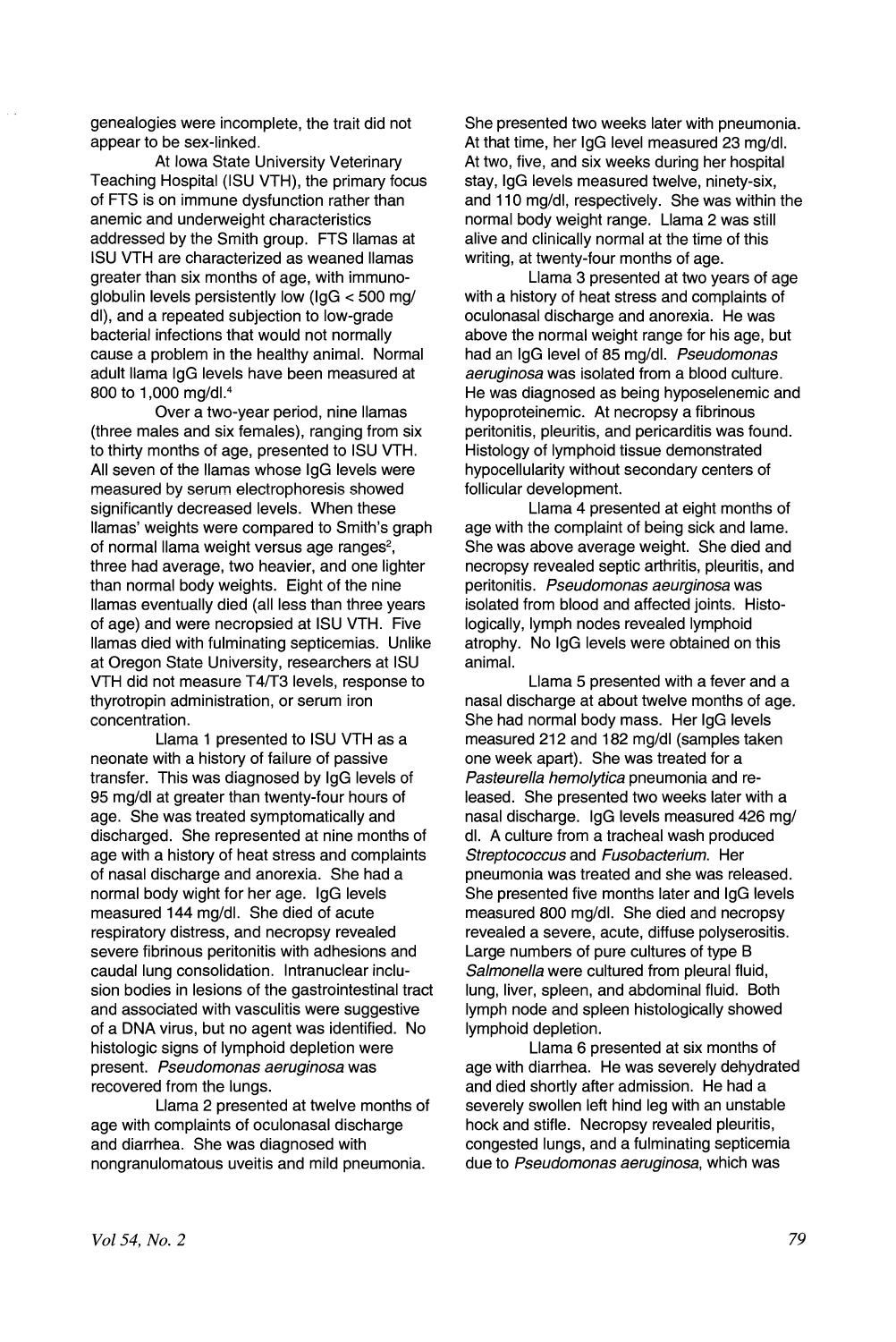cultured from blood, pleural and peritoneal fluids, and feces. He had mild lymphoid depletion of the spleen. IgG levels and a weight were not obtained on this animal.

Llama 7 presented at about thirty months of age with glaucoma and a fever. She was diagnosed as having panophthalmitis and a detached retina. Klebsiella oxytoca was isolated from intraocular fluid. She had IgG levels of 60 and 140 mg/dl (one week apart). Her body weight was in the normal range. This llama was euthanized. Histologic evaluation of lymphoid tissue was not available.

Llama 8 presented at fifteen months of age, febrile and down. She was diagnosed as having acute heat stress, hypophosphatemia, and hypomagnesemia. She had an IgG level of 99 mg/dl. She died two days later with a severe, acute, fulminating pneumonia. Histology revealed moderate lymphoid depletion in the spleen.

Llama 9 presented at about thirty-six months of age with complaints of anorexia, chronic weight loss, and nasal discharge. He was diagnosed as having diarrhea, anemia, eperythrozoonoses, leukopenia, hypoproteinemia, and hypoalbuminemia. He had an IgG level of 125 mg/dl. He was euthanized, and necropsy revealed hepatitis with fatty changes and moderate to severe lymphoid depletion.

## **Dicussion**

This brief examination of nine FTS cases seen at ISU VTH did not include all of the FTS cases seen during the two-year period. In the past year, fifty-four llamas have presented to ISU VTH, of which nine were diagnosed as having FTS.

This study did not see the underweight llamas reported by Smith<sup>2</sup>. On presentation, three llamas were heavier than normal for their ages, three were of average weight, and one was underweight. Llama 9, who was in the normal weight range of 100 kg at thirty-six months of age, was experiencing severe, chronic weight loss.

Eight of the llamas died at an average age of 18.6 months (median age of fifteen months, range of six to thirty-six months). This compares favorably to the median age of death, 13.2 months (range of 9.4 to 29.3 months) $<sup>1</sup>$ , in</sup> another study. Llama 2, at the time of this writing, was still alive and clinically normal at twenty-four months of age.

The immunoglobulin levels measured in seven llamas were strikingly low. Hyperglobulinemia is expected with chronic infections, and this condition was not seen in any of the animals. The average IgG level for this group of llamas was 172 mg/dl (range 35 - 800 mg/dl). These values, coupled with the varying amounts of hypocellular lymphoid tissue in six llamas, provide evidence of immune dysfunction, which in turn may explain the repeated bacterial infections producing diarrhea (llamas 2, 6, 9), pneumonia and upper respiratory tract infections (llamas 1, 2, 3, 5, 8, 9), and arthritis (llamas 4, 6). Llamas 1, 3, 4, and 6 had fulminating septicemia due to Pseudomonas aeruginosa, and llama 5 had a type B Salmonella septicemia. Furthermore, studies have shown that eperythrozoonosis in llamas affects mainly young llamas with stressed immune systems such as seen in Ilama 9.<sup>5,6</sup> Additional data to note is that llama 1 had evidence of an unidentified DNA virus and llamas 1, 2, 4, and 5 had either the same sire or grandsire.

An underlying etiology for FTS in llamas is not clearly seen in this study. When the veterinarian is faced with diagnosing a case of FTS it is important to first rule out other possible causes such as parasitism, malnutrition, or orodontal problems. Next, blood and serum chemistry panels should be obtained, with special attention directed at possible Eperythrozoon-like organisms and serum phosphate levels. Additionally, serum should be collected for determination of immunoglobulin levels at two week intervals. Persistent IgG levels less than 500 mg/dl are suggestive of FTS. Opportunities to do lymphocyte blastogenesis assays should be taken, as this will provide additional evaluation of immune function.<sup>1</sup> A history of repeated bacterial infections with a response to aggressive antibiotic therapy followed by relapse is also suggestive of FTS. If the llama should die, in addition to routine bacterial culture of multiple organ systems, a fungal culture from the lungs should be attempted; mycotic infections are common in immunosuppressed animals.<sup>1</sup> Finally, lymphoid tissues should be examined histologically for evidence of atrophy void of secondary follicular regeneration. The prognosis for FTS llamas is very poor as few live beyond three years of age.

The most important thing to remember about FTS in llamas is that it is not a definitive diagnosis but is simply a syndrome defining an